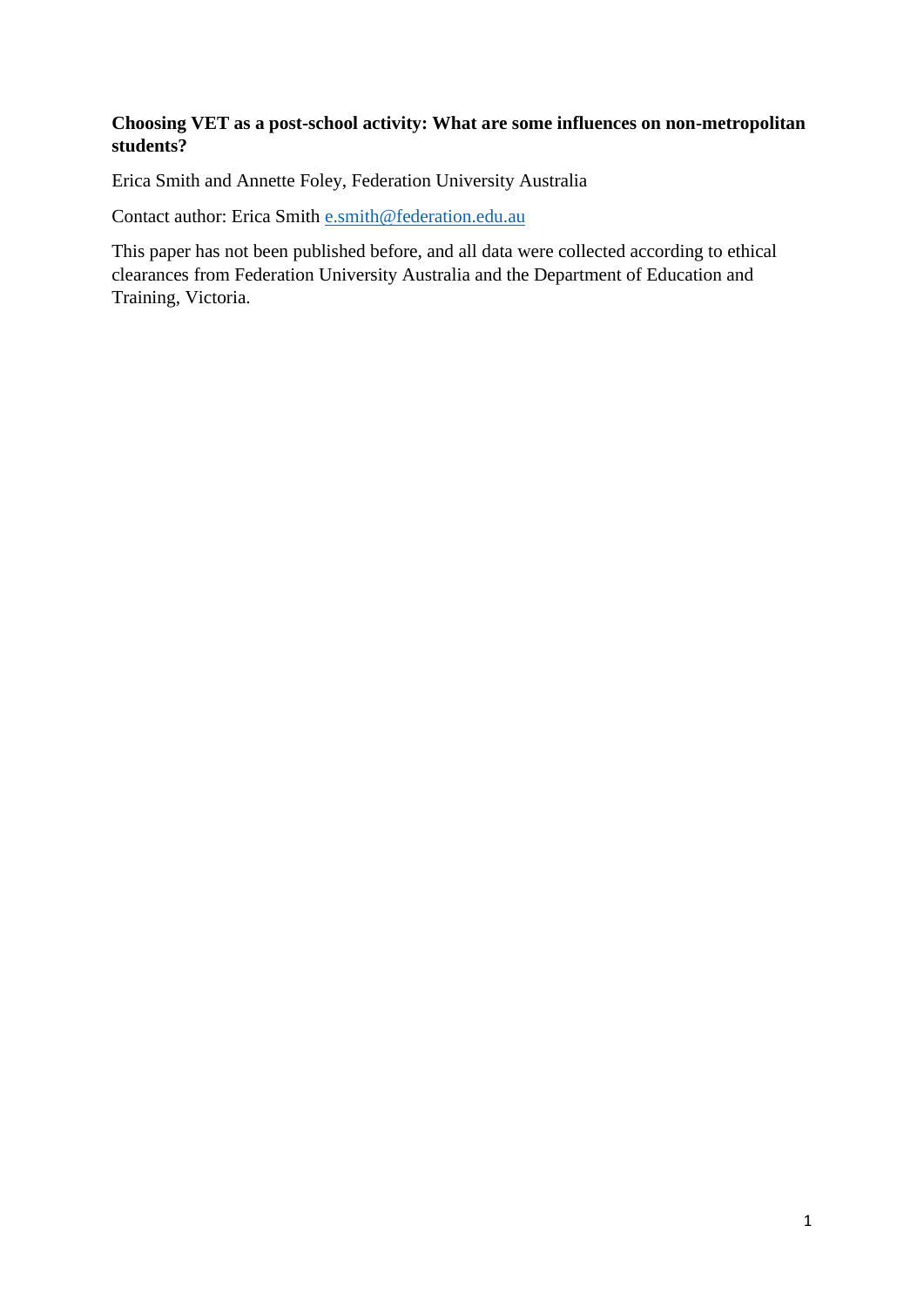# **Choosing VET as a post-school activity: What are some influences on nonmetropolitan students?**

### **Abstract**

This paper draws on data from recently-completed research funded by the Victorian Department of Education and Training (DET) and undertaken in the State of Victoria, in six non-metropolitan communities: three in rural/regional areas and three in peri-urban areas. The rationale for the research was that, despite decades of effort, education outcomes for rural and regional areas in Australia remain well under the Australian average (Napthine et al, 2019), partly because so many young people need to leave home to attend tertiary education (McKenzie, 2014). There is almost no specific research on peri-urban areas. For this paper we have extracted data, from selected phases of the project, specifically to find out why young people may or may not make VET choices. The method for this paper comprised analysis of data from each site, consisting of:

- Interviews with VET-sector organisations;
- 'Snapshot surveys', completed, prior to interviews and focus groups, by 80 young people in schools and 32 in their second-year out;
- Publicly-available government 'On-Track' data (DET, 2018), of young people in their first year out of school.

Recent related literature looks at VET choices in terms of the perceived and actual financial rewards of VET choices (e.g. Norton & Charastidtham, 2019); or in terms of the perceived status of VET choices (e.g. Billett, Choy & Hodge, 2019). Our research showed a complex picture with a number of factors (personal, environmental, cultural background and geographic) influencing choices; and also a perception that VET means apprenticeships, almost to the exclusion of traineeships or full-time VET. The agency of individual schools and of VET providers or apprenticeship organisations was also found to be important. The findings have clear implications for both policy and practice.

#### **Introduction**

The movement of young people from school into post-school activities including further education and/or the full-time workforce is a perennial topic of discussion. It is well accepted that young people outside cities face particular challenges. The paper reports on finding from a research project called 'Young futures: Education, training and employment decision-making in non-metropolitan areas', which was funded by the Victorian Department of Education and Training (DET) and carried out during 2018-19. The project as a whole aimed to provide a better understanding of the transition process, and develop good practice models for wider applicability, as well as assisting communities and the employers within them to better retain and utilise the talents of their young people. This paper uses data from the project to focus specifically on VET choices. This is of interest as VET appears to be becoming less popular as a choice for young people, potentially because of higher rates of entry to university study (Trow & Burrage, 2010) in Australia as in other countries. The paper asks three research questions: What VET choices do young people make when leaving school? Why do they choose VET? Why do they not choose VET?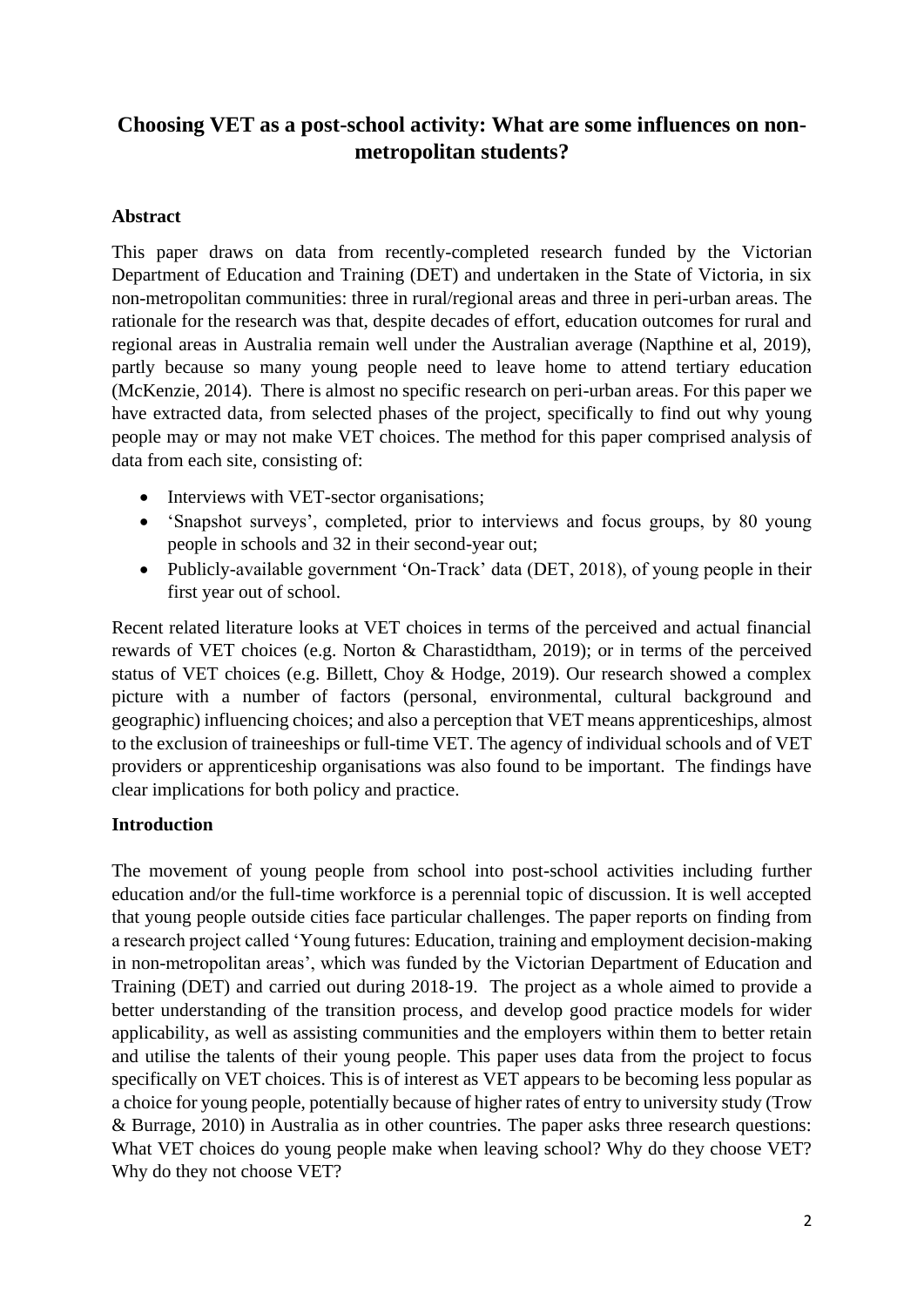#### **Literature review and background**

The project is set against the policy contexts of widening participation in higher education and persisting rural disadvantage in access to both education (Harvey *et al*, 2012) and employment (Brotherhood of St Laurence, 2018). The literature on transitions from school suggests that young people in Australia are likely to be guided by a range of features such as advice from significant others (parents, careers teachers, peers) (Stokes & Wyn, 2007); gender; socioeconomic status (Lamb *et al*, 2018); rurality (Quixley, 1992; MacKenzie, 2014; Napthine, Graham, Lee & Wills, 2019); ethnic background or Aboriginality; and family history of progression to further education, higher education or apprenticeship (Osborne & Circelli, 2018).

Transitions have altered over recent decades. According to Te Riele and Wyn (2005), attention to youth transitions gained momentum in the early 80s with the rise of youth unemployment and the increased retention of young people in education systems, arguing that 'new patterns of transition and new relationships between education and the labour market for young people emerged' (Stokes & Wyn, 2007 p. 496). Since then, school retention rates have increased, but most young people are still entering the labour force at an early age as a greater proportion work part-time while at school (Smith & Patton, 2013).

Young people in regional, rural and peri-urban communities face particular challenges in 'imagining' and navigating their post-school futures, as choices are affected by industrial and agricultural structural adjustment, distance, and community or cultural pressures. For regional and rural communities, distance from main centres and vocational interests are cited (Athanasou, 2001). Geldens (2007) refers to depiction by young people of 'success' and failure', in which 'the successful leave [the town] and do not return' (p. 80). While there is increasing academic attention to peri-urban areas, there have been no specific studies of postschool outcomes for peri-urban young people. This could be partly due to arguments about the definition of the term peri-urban (Iaquinta & Drescher, 2000; Choy et al, 2008) making it difficult to identify these areas. In general, the term refers to the urbanisation of formerly rural land, and the areas are often characterised by mixed land-use. As Melbourne expands, the periurban fringe is rapidly moving outwards. Iaquinta and Drescher (2000) maintain that the manner in which areas are absorbed into the city affects the attitudes of those in the peri-urban areas and this seems likely to have an impact on the aspirations of young people.

In Australia, the norm is to complete 12 years of schooling; although students may leave school earlier, these are in the minority (less than 20%). After school, students may proceed directly (or with a gap year) to university (just over 40%, according to the 2016 census) (Australian Bureau of Statistics, 2017); or they may enter vocational education and training (VET) or the labour force, sometimes combining VET and work via apprenticeships or traineeships. VET is offered by the public provider, TAFE (Technical and Further Education) and also in non-TAFE Registered Training Organisations (RTOs) which may be for-profit or not-for-profit (Smith & Keating, 2003).

Turning to VET specifically, it is generally accepted that VET is of lower perceived status than higher education, and this can affect the proportion of young people choosing VET (e.g. Deissinger & Gonon, 2015, in Germany). Billett, Choy and Hodge (2019) have identified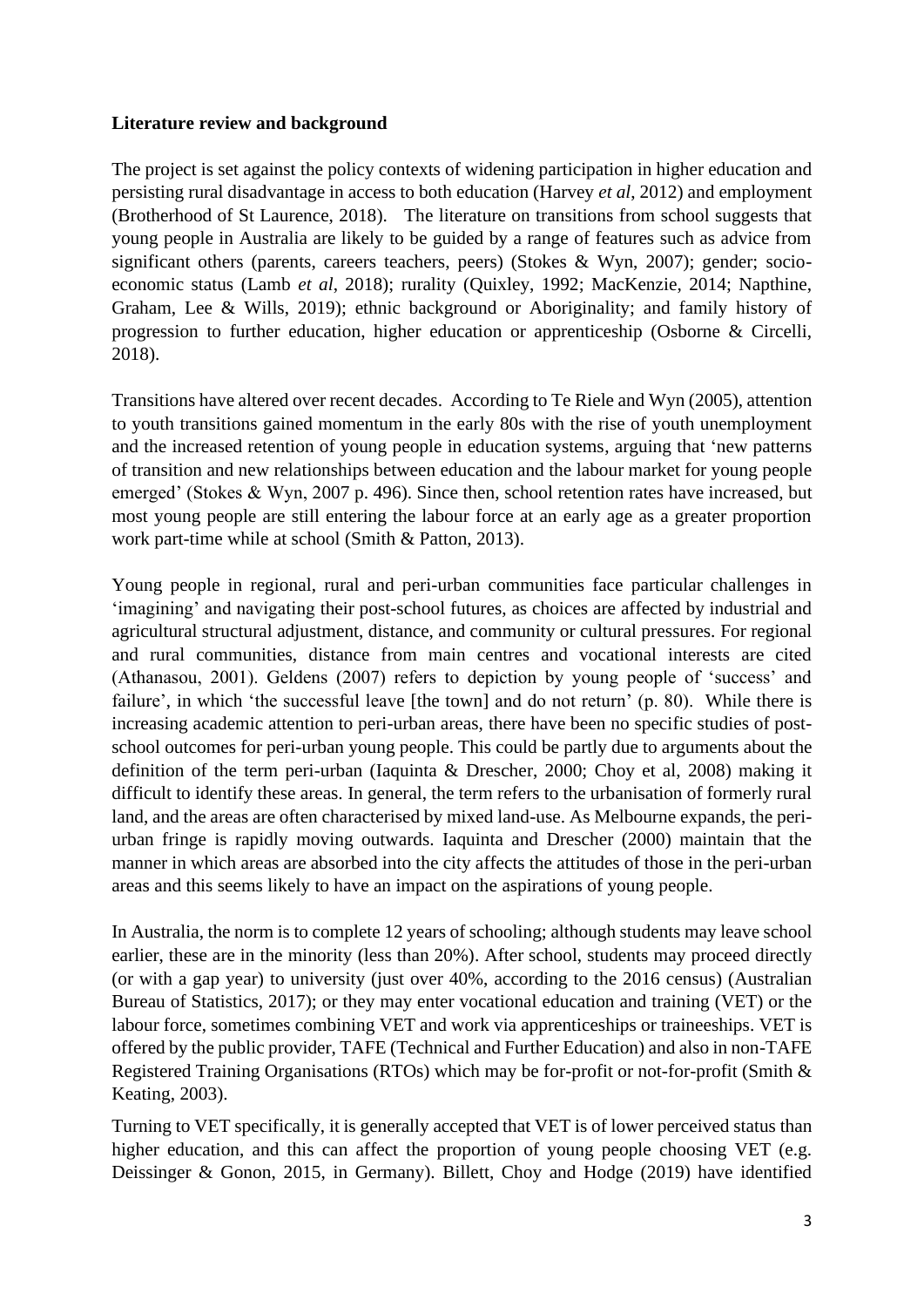similar issues in Australia. Norton & Charastidtham (2019) find clear advantages of VET over higher education for some young people, yet VET still tends to be seen as a second-class choice. Students may undertake VET while at secondary school via what are known as 'VET in Schools' programs, or via school-based apprenticeships or traineeships.

There are two particularly Victorian issues potentially affecting VET choices. Firstly, Victoria has a particular VET-focused senior secondary (Years 11 and 12) curriculum, the Victorian Certificate of Applied Learning (VCAL) which is an alternative to the more academic Victorian Certificate of Education (VCE) (Blake, 2009). VCAL restricts - although does not remove university entry possibilities. Around 24,000 students undertake VCAL compared with around 52,000 in VCE (Victorian Curriculum and Assessment Authority, 2019). The VCAL curriculum is currently under review, but the research was undertaken before the review was initiated. VET can also be undertaken as a choice in the more academic VCE curriculum.

Secondly, Victoria suffered particularly savage cuts, both general and targeted to specific qualifications, to VET funding during a national period of funding cuts from 2012-2015. This has the effect that delivery of certain qualifications, notably in non-apprenticed areas (e.g. retail, front of-house hospitality, fitness), ceased in many locations across the state, particularly in rural towns (Guthrie & Smith, 2015). At the same time traineeship funding from the Commonwealth was removed for some of these occupations. Despite the restoration of funding to TAFE colleges (the public provider) and the raising of some funding rates from 2016, many of these rural courses have not been reinstated.

#### **Research method**

The research was carried out in six communities across the State of Victoria (Table 1). The locations were determined in conjunction with the State government.

| N <sub>0</sub> | Town (pseudonym) | <b>Type</b>           | <b>Approx.</b> population |
|----------------|------------------|-----------------------|---------------------------|
|                | East-town        | Peri-urban            | 48,000                    |
| 2              | Sea-shore        | Post-industrial rural | 10,000                    |
|                | Wheat-town       | Regional              | 15,000                    |
| $\overline{4}$ | Market-town      | Regional              | 14,000                    |
|                | Fruit-town       | Regional              | 46,000                    |
| $\overline{6}$ | West-town        | Peri-urban            | 64,000                    |

**Table 1: Communities involved in the research**

Three were regional towns, each being two to three hours' drive from Victoria's capital city, Melbourne (population 4.5 million); two were peri-urban areas on the outskirts of Melbourne with rapidly growing populations with high migrant diversity; and one (Sea-shore) was a postindustrial rural town, isolated yet just beyond the city limits of outer Melbourne. For the purposes of grouping sites for analysis, this site was included as peri-urban. Only one location (no. 1) had higher than the Victorian average household income; and only two (nos. 1 and 6) were at or near the State average for progression of school-leavers to further or higher education (Australian Bureau of Statistics data, 2016).

The project involved four phases, which proceeded after ethics approval was gained. The study was mainly qualitative, but some quantitative data were collected as described below, and a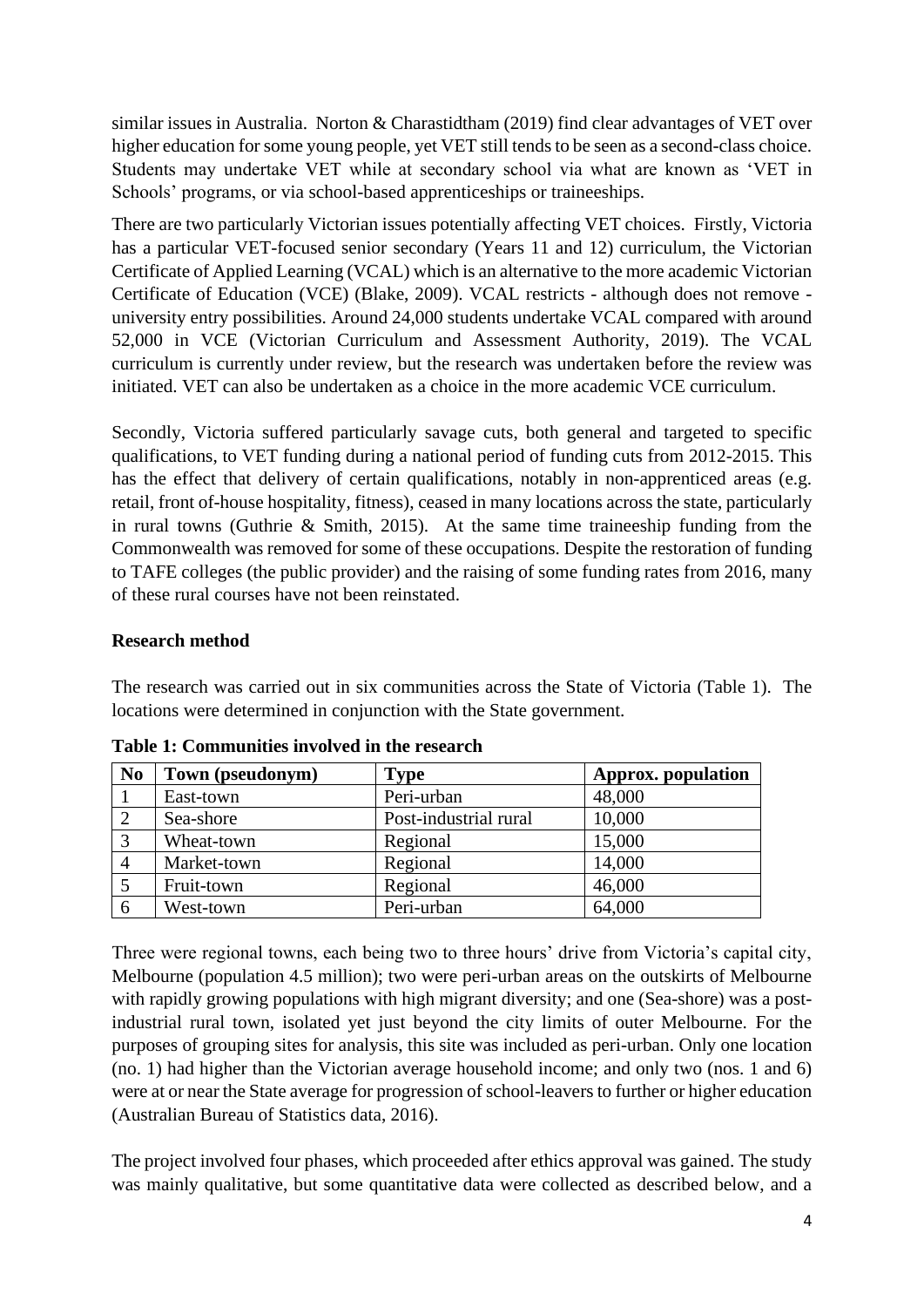final phase of secondary data analysis was added, primarily to triangulate the findings. The four phases are described below, together with information about the data that were analysed for this conference paper. The data were selected as those most relevant to the three research questions described earlier in this paper: What VET choices do young people make when leaving school? Why do they choose VET? Why do they not choose VET?

- 1. 58 interviews with community stakeholders who worked with young people aged 15-24, an average of 9.5 per site, in 2018 (with the exception of Wheat-town where some of the stakeholders were interviewed during 2016, as part of a pilot project.). Significant stakeholders were selected according to a defined protocol. These included the two types of intermediary apprenticeship providers, local and nearby higher and further education providers, employers, and Aboriginal and/or migrant organisations. For this paper, the TAFE, private registered training organisation (RTO) and apprenticeship organisation interviews (n=21) were analysed. Interviews were undertaken with senior managers in these organisations or their delegates. At most case study sites, there was only one possible candidate organisation for each type of interview, and where there was more than one, the nearest geographically was interviewed. As more than one participant was involved in some interviews, the total number of people involved was 27, of whom 14 were male and 13 female.
- 2. Interviews and focus groups at two schools at each site with staff and students in late 2018 and early 2019. At the government schools (one per site), separate focus groups of Year 11 and Year 12 were held, a total of 91 students. Each student also completed a pre-focus group 'snapshot survey' of demographic and other details, and intended post-school destinations. For this paper, the snapshot surveys were analysed. The school participants were selected by the schools; of the 91 students, 56.7% were female.
- 3. Interviews with 32 young people, who had left school in 2017, early in 2019; the study referred to the young people as 'second year out'. As with Phase 2, each young person also completed pre-focus group/interview 'snapshot surveys', this time also including intended and actual post-school destinations. Again, this paper analyses the surveys. 50% of the young people were male, and 50% female. Although their ages were not collected, they could be assumed to be aged 19 or 20.
- 4. Analysis of the Victorian Government 'On Track' survey reports for 2018. 'On Track', completed annually, interviews young people six months after leaving school. [\(https://www.education.vic.gov.au/about/research/pages/ontrack.aspx?&Redirect=1\)](https://www.education.vic.gov.au/about/research/pages/ontrack.aspx?&Redirect=1), 49% of Year 12 completers and 29% of non-year 12 completers responded for this year. Slightly more than this average was recorded at five of the six sites, with Wheat-town well above at 75%. The analysis of the 2018 publicly-available data for the six sites was undertaken to garner further information and also to triangulate the qualitative findings. The data were analysed for key variables, including destinations and views about career advice received at school. For this paper, data relevant to VET choices were extracted and analysed.

All interviews were recorded, with permission, and transcribed. Most interviews lasted around 45-60 minutes with a few shorter due to respondent availability. Nearly all were face to face.

#### **Findings**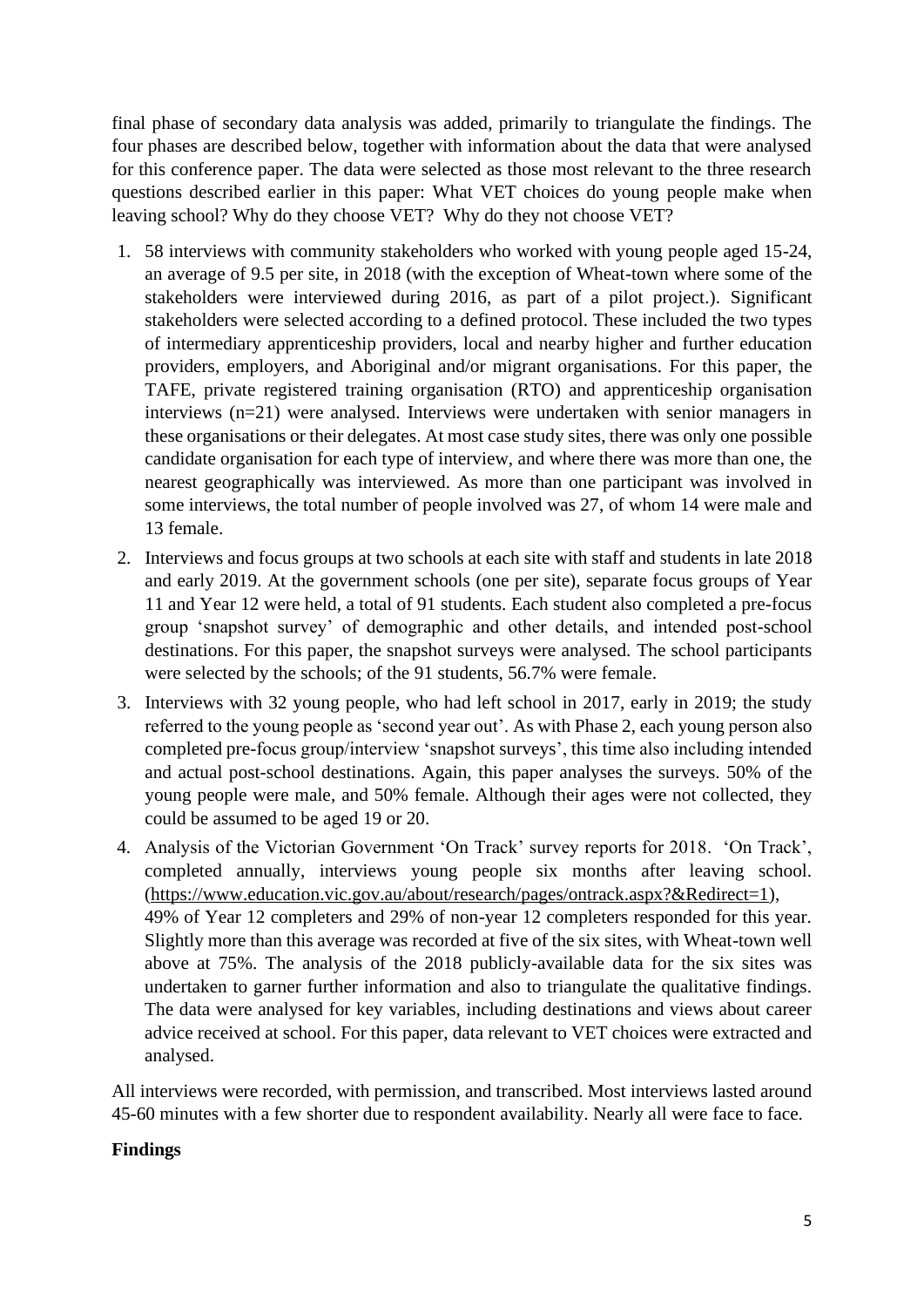This section reports on analysis of data from the four phases: the interviews with the 21 VET sector organisations in the six communities, 'snapshot survey' data collected from the 113 young people; and the Victorian government's 'On-Track' survey data for the six locations. A greater amount of information on what VET choices were made was found in the quantitative data, while the qualitative data provided more information about why VET choices were made.

#### *What VET choices do young people make?*

Survey data from focus groups and 'second-year out' interviewees. Data were collected from the 91 Year 11 and 12 young people, all in government schools except Fruit-town. The young people were asked to choose from six options which they thought they were most likely to do. Two VET options were included: 'full-time work in an apprenticeship and traineeship' and full-time study at TAFE or another training provider'. Results are shown in Table 2.

| Most likely option                                       | Sea-<br>East-town<br>shore |                          |                | Wheat-<br>town           |                          | Market-<br>town          |                          | Fruit-town |                | West-<br>town |     | Total                    |     |      |
|----------------------------------------------------------|----------------------------|--------------------------|----------------|--------------------------|--------------------------|--------------------------|--------------------------|------------|----------------|---------------|-----|--------------------------|-----|------|
|                                                          | No.                        | $\frac{0}{0}$            | No.            | $\%$                     | No.                      | $\frac{0}{0}$            | No.                      | $\%$       | No.            | $\%$          | No. | $\%$                     | No. | $\%$ |
| Full-time work in an<br>apprenticeship or<br>traineeship | $\overline{\phantom{0}}$   |                          | ۰              | $\blacksquare$           | 1                        | 7.1                      | 1                        | 9.1        | 3              | 25.0          | 5   | 17.9                     | 10  | 11.0 |
| Other full-time work                                     | $\overline{\phantom{0}}$   | $\overline{\phantom{0}}$ | ۰              | $\overline{\phantom{0}}$ | $\overline{\phantom{0}}$ | $\overline{\phantom{a}}$ | 2                        | 18.2       | 3              | 25.0          | 2   | 7.1                      | 7   | 7.7  |
| Full-time study at TAFE or<br>another training provider  | ٠                          |                          |                |                          |                          | $\overline{\phantom{a}}$ | $\overline{\phantom{a}}$ | ۰          | 2              | 16.7          | ۰   | $\overline{\phantom{0}}$ | 2   | 2.2  |
| Full-time study at university 9                          |                            | 75.0                     | $\overline{7}$ | 50.0                     | $\overline{7}$           | 50.0                     | 5                        | 45.5       | 3              | 25.0          | 16  | 57.1                     | 47  | 51.6 |
| Something else (Say what,<br>if you like)                |                            | 8.3                      | $\overline{2}$ | 14.3                     | $\overline{4}$           | 28.6                     | 2                        | 18.2       | $\blacksquare$ | ۰             | 3   | 10.7                     | 12  | 13.2 |
| Really don't know!                                       | 2                          | 16.7                     | 5              | 35.7                     | 2                        | 14.3                     | -1                       | 9.1        | 1              | 8.3           | 2   | 7.1                      | 13  | 14.3 |
| Total                                                    | 12 <sup>2</sup>            |                          | 14             |                          | 14                       |                          | 11                       |            | 12             |               | 28  |                          | 91  |      |

**Table 2: Most likely destinations, as stated by Year 11 and 12 students** 

Note: East-town was a selective high school

Table 2 shows that VET was not a preferred option. Only a miniscule proportion of the 91 young people – two, both at one location - expected to study full-time at a VET provider. A higher proportion – ten – expected to undertake an apprenticeship or traineeship. More expected to do this than to go into full-time work without training. Just over half the students expected to go to university, and a little over one-quarter had another plan (most of these involved working and/or a gap year) or did not have a clear idea. Analysis shows that there was no clear difference in the proportion expecting to do full-time VET or apprenticeships/traineeships by year level. Gender had an effect; although the sample was 56.7% female, of the twelve students citing a VET destination, only two were female. However, it would be dangerous to draw too many conclusions from the data, since the focus groups were selected by the school and some were predominantly those on an academic (VCE) track rather than on a VCAL track. In contrast, the West-town groups had quite a high proportion (almost 50%) of VCAL students.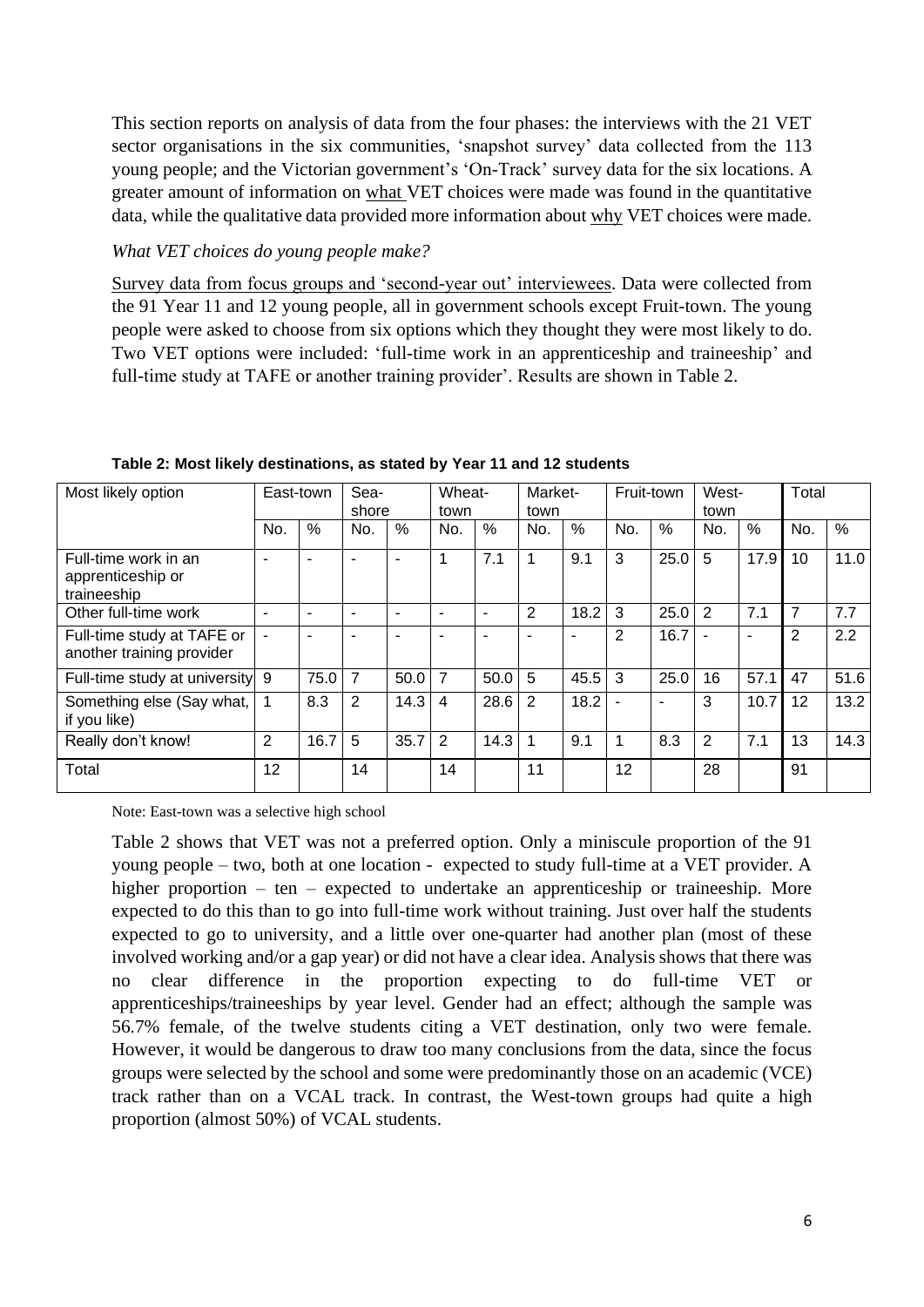Survey data from the second-year out interviewees showed greater engagement with VET than was expected by the focus groups in Years 11 and 12. Table 3 indicates the main activity at the time of the survey and interviews, 15 months after leaving school.

| Table 3: Actual destinations of the 'second year out' young people in the study |  |  |  |  |  |  |  |
|---------------------------------------------------------------------------------|--|--|--|--|--|--|--|
|---------------------------------------------------------------------------------|--|--|--|--|--|--|--|

| <b>Main</b><br>activity<br><b>Site</b> | Full-time work in<br>an apprentice $-$<br>ship/traineeship | Other work<br>(full-time or<br>part-time) | Full-time<br>study-<br><b>TAFE</b> | Full-time<br>study-<br>Uni | 'Something<br>else' | Total          |
|----------------------------------------|------------------------------------------------------------|-------------------------------------------|------------------------------------|----------------------------|---------------------|----------------|
| East-town                              |                                                            |                                           |                                    | 3                          |                     | 3              |
| Sea-shore                              | 1                                                          | 4                                         |                                    | $\overline{4}$             |                     | 6              |
| Wheat-town                             | 1                                                          | 4                                         | 3                                  | $\overline{2}$             |                     | $\overline{7}$ |
| Market-town                            | 3                                                          |                                           |                                    | 3                          |                     | 6              |
| Fruit-town                             | 3                                                          |                                           |                                    |                            |                     | 3              |
| West-town                              |                                                            |                                           | $\overline{2}$                     | $\overline{2}$             | $3^*$               | $\overline{7}$ |
| <b>Total</b>                           | 8                                                          | $\mathbf{2}$                              | 5                                  | 14                         | 3                   | 32             |

\*Two respondents were repeating Year 12; one reported no activity.

While the results were again dependent on the sample interviewed - often referred from school or the relevant Local Learning and Employment Network provider (LLEN) staff - these data do show a greater proportion undertaking VET (13 out of 32- 40.6%), either in full-time study or an apprenticeship/traineeship. To provide greater robustness, the data were analysed to see if there had been changes between what they had expected to do 'in the last few months before leaving school', another question in the survey. 18 respondents (43.75% of the sample) had expected to do full-time university study as their main activity, but of these, two of these had in fact gone on to do an apprenticeship or traineeship and two were undertaking full-time VET.

Survey data from the 'On Track' survey for 2017 school leavers: The On Track data captured much higher proportions of young people than the surveys in the project. (49% of year 12 completers and 29% of non-Year 12 Victorian completers responded in 2018). Table 4 was produced by analysing the published data to compare the destinations, six months after leaving school, of the 2017 school-leavers from which our small samples were drawn. In the Table the six sites are compared with the State average.

| Location         | East-<br>town | Sea-shore | <b>Wheat-</b><br>town | Market-<br>town | <b>Fruit-town</b> | <b>West-town</b> | Vic. |
|------------------|---------------|-----------|-----------------------|-----------------|-------------------|------------------|------|
| Post-school      | %             | %         | %                     | %               | %                 | %                | %    |
| Bachelor degree  | 53.2          | 42.9      | 37.1                  | 43.5            | 35.9              | 54.5             | 54.9 |
| Certificate/Dips | 15.2          | 10.1      | 17.1                  | 6.2             | 13.7              | 13.1             | 12.1 |
| Apprentice/Trn   | 8.4           | 9.3       | 6.7                   | 10.5            | 14.3              | 7.1              | 8.1  |
| Employed         | 17.4          | 33.0      | 36.2                  | 32.5            | 28.0              | 18.1             | 19.8 |
| Jobseeking       | 4.8           | 3.9       | np                    | 7.2             | 5.9               | 6.1              | 4.3  |
| <b>NILFET</b>    | 1.1           | 0.7       | np                    | not given       | 2.2               | 1.1              | 0.8  |

**Table 4: Destinations of 2017 school leavers in first year out**

**Notes:** (i) NILFET = Not in the labour force, employment or training; (ii) np = (not published) due to small number responding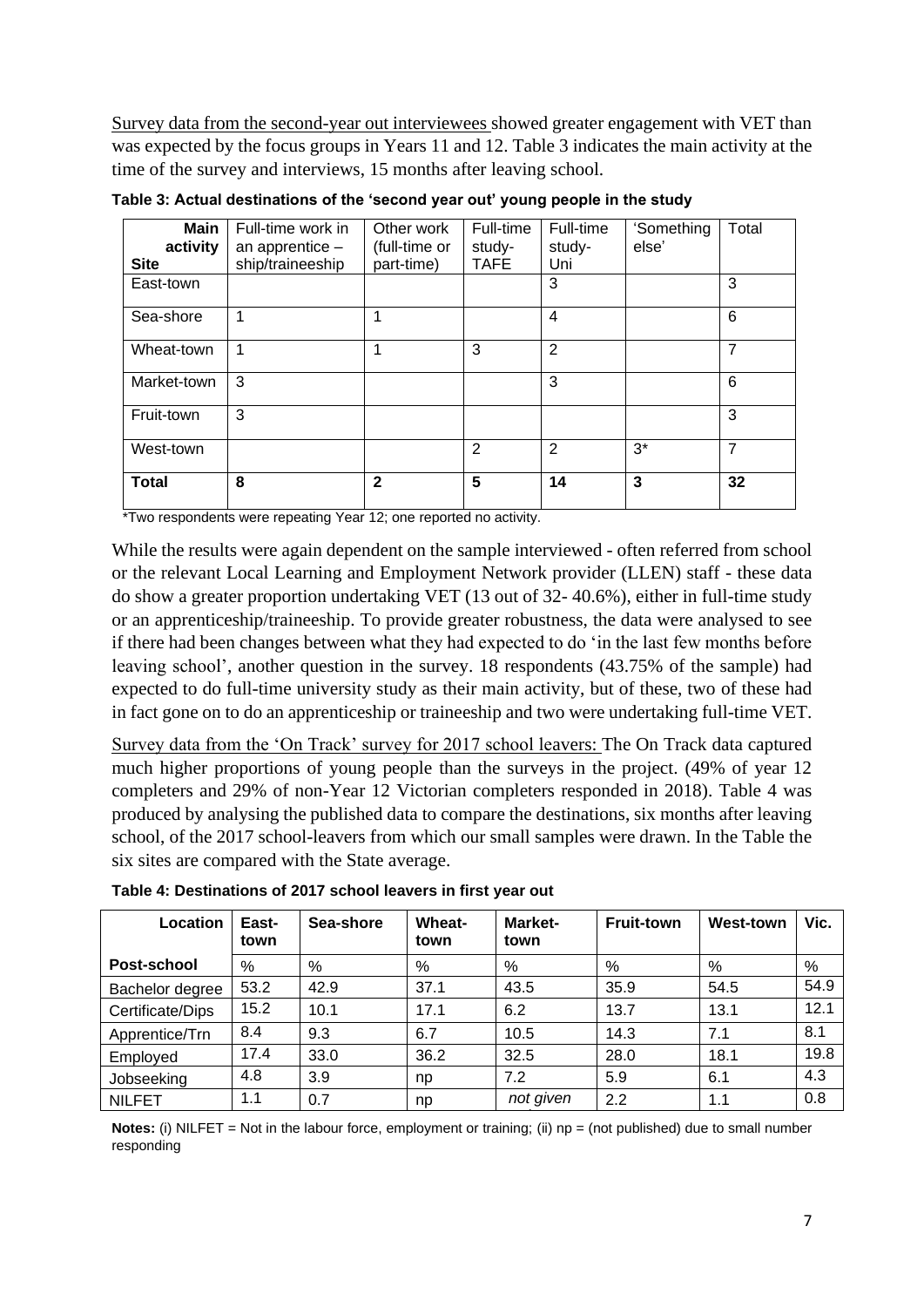In 'On Track', the data are presented by LGA (Local Government Area) which cover a larger area than the actual towns which were our case study sites. Moreover, analysis showed some problems in the On Track data, particularly with the way VET is described. Thus it is not possible to align the two sets of data directly. However, it is possible to make some general connections. As with our data, university was the largest destination; apprenticeships and traineeships attracted around 8% of school-leavers; while the proportion going to full-time VET (i.e. 'Certificates/Dips), reportedly around 12% across the State, appears to be higher than in our survey data. Other data analysis tables in the On Track data showed that more girls than boys proceeded to university, and boys were less likely to be employed in non-apprentice jobs than girls.

On Track records the specific TAFE destinations (On Track does not record non-TAFE VET study) of those in what is reported as 'on-campus study', which appears to exclude apprenticeships and traineeships. Table 5 shows our analysis of these data for our six sites.

| East-town                                                            | Sea-shore                                        | Wheat-<br>town                     | Market-<br>town                    | Fruit-town                  | West-town                                                  |
|----------------------------------------------------------------------|--------------------------------------------------|------------------------------------|------------------------------------|-----------------------------|------------------------------------------------------------|
| Chisholm (4.6%)<br>RMIT (1.9%)<br>Holmesglen (1.4%)<br>Swinb. (1.3%) | Chisholm<br>$(7.1\%)$<br>Holmesglen<br>$(1.5\%)$ | Data too<br>low for<br>publication | Data too<br>low for<br>publication | <b>GOTAFE</b><br>$(10.3\%)$ | RMIT (2.6%)<br>Gordon (2.6%)<br>VU (1.3%)<br>Swinb. (0.9%) |

**Table 5: TAFE destinations, On Track data, 2017 school leavers.**

The table indicates that two of the three rural sites had virtually no students going on to oncampus TAFE study. Fruit-town was an exception to this pattern. The data for the peri-urban sites indicates that these sites had a reasonably wide range of nearby TAFE colleges.

The overall project found that post-school gap years were important destinations, particularly in rural areas. In the On Track data, the proportions of school leavers 'deferring tertiary study' was found to be 10.0% across Victoria, with all of the sites in the current project except Easttown and West-town showing considerably higher rates, ranging from 16.7% in Market-town to 19.1% in Sea-shore.

Findings from the interviews The interviews showed that some young people were making VET choices well before leaving school, by selecting VCAL, VET in Schools, or school-based apprenticeships, as part of their studies. For example, interviewees from Australian Apprenticeship Support Network (AASN) providers in Wheat-town and Market-town referred to the advantages of school-based apprenticeships (where young people commence apprenticeships or traineeships while still at school):

- 'School based apprenticeships really have taken off in our rural area; [they are] a real stepping stone'. (Wheat-town)
- School-based apprenticeships are 'a great tool, they can get a taster and an opportunity to work out if that's what they really want to do'(Market-town).

VCAL was reported by some of the respondents (e.g. in Fruit-town) as being key to linking young people to VET pathways and assisting them to firm up their choices. These in-school VET choices were naturally more likely to lead into VET choices post-school.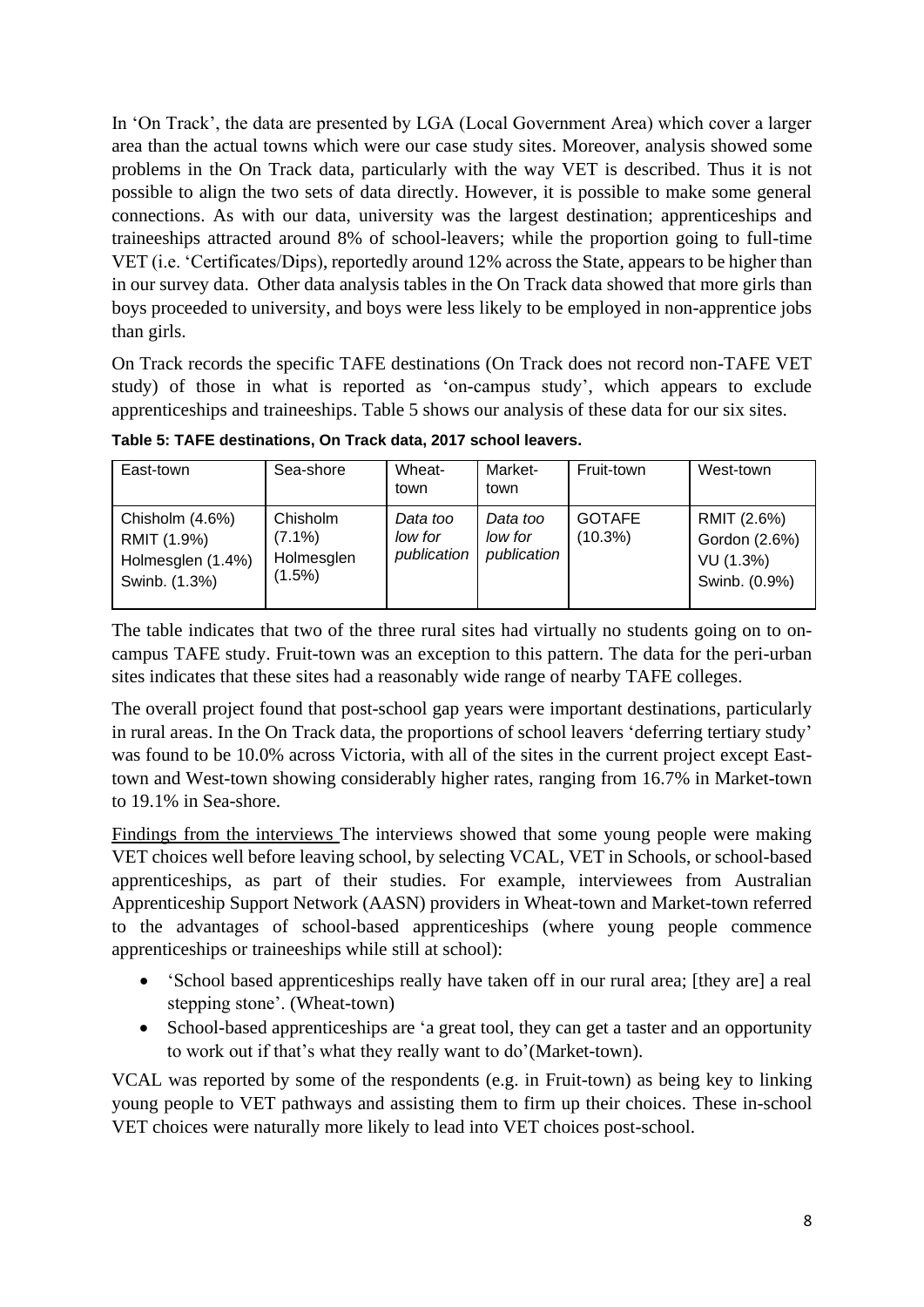Industry need was also cited as important for young people when making choices. For example, a TAFE manager (East-town) said that some students were drawn to VET by the growing need for workers in local health services and construction industries. However, a Group Training Organisation (GTO) manager whose GTO covered Sea-shore said that local employers there were not finding suitable applicants for the large volume of construction work.

'Pathwayed' qualifications were identified as an important factor in the choice of VET qualification. Specific pathways mentioned by participants were the pathway to nursing through the Diploma of Nursing TAFE qualification (Wheat-town, East-town); and more generally pathways via traineeships.

### *Why do students make VET choices?*

Findings from quantitative data: The survey data from the 91 school students provides limited insight into the reasons why choices are made. These reasons, rather, emerged in the qualitative data. However, undertaking VCAL did show, in the survey data collected, as a likely indicator of moving on to VET post-school.

The On Track survey asked participants about the careers advice they had accessed while at school. They were provided with a list of 11 activities. In all six case study sites, the leastattended by a long way were 'TAFE taster or information sessions organised by the school' and 'an employer presentation organised by the school'. Moreover, the proportion of respondents who had attended a TAFE taster program or information session fell from 21.2 per cent in 2017 to 18.9 per cent in 2018 (DET, 2018), possibly indicating decreasing awareness of VET. The rural sites in the current study exhibited higher rates of attendance at VET information sessions than the State average (between 23.8% and 32.7%).

Thus, less than a third of young people at school attend sessions informing them about TAFE. This could show that only a small proportion of school students are interested in VET, or alternatively that communications about VET options are targeted to those whom it is felt are 'suited' to VET. Certainly those going into VET were less likely to complete school; in the analysis in the On Track data (DET, 2018), Year 12 non-school-completers were more likely to have attended TAFE information sessions than completers in all locations. On Track data also showed that those who had not completed school were less likely to find careers advice useful (DET 2018); thus VET is associated with 'failure' to a certain extent.

Findings from qualitative data: There was no specific question about VET in the interview protocols, and so VET information emerged during discussion. In the interviews with the community stakeholders, family background, socio-economic status (mentioned in five of the six locations), migrant, refugee status and indigenous status were all cited as factors influencing young people when they thought about and made choices. One interviewee from TAFE (Easttown) referred to choices being 'inherited' from families – i.e. young people considered destinations of their parents or other family members.

Interviewees from the VET organisations tended to focus especially on young people's families. 'Students often follow siblings who have done a trade', as an RTO (registered training organisation – a private provider) staff member said in Wheat-town. VCAL, school-based apprenticeships, and VET in schools were mentioned as factors by VET interviewees. Also, VET interviewees talked about jobs that young people always 'dreamed about'. Apprenticed occupations were often mentioned as such imagined occupations. Proximity to home was seen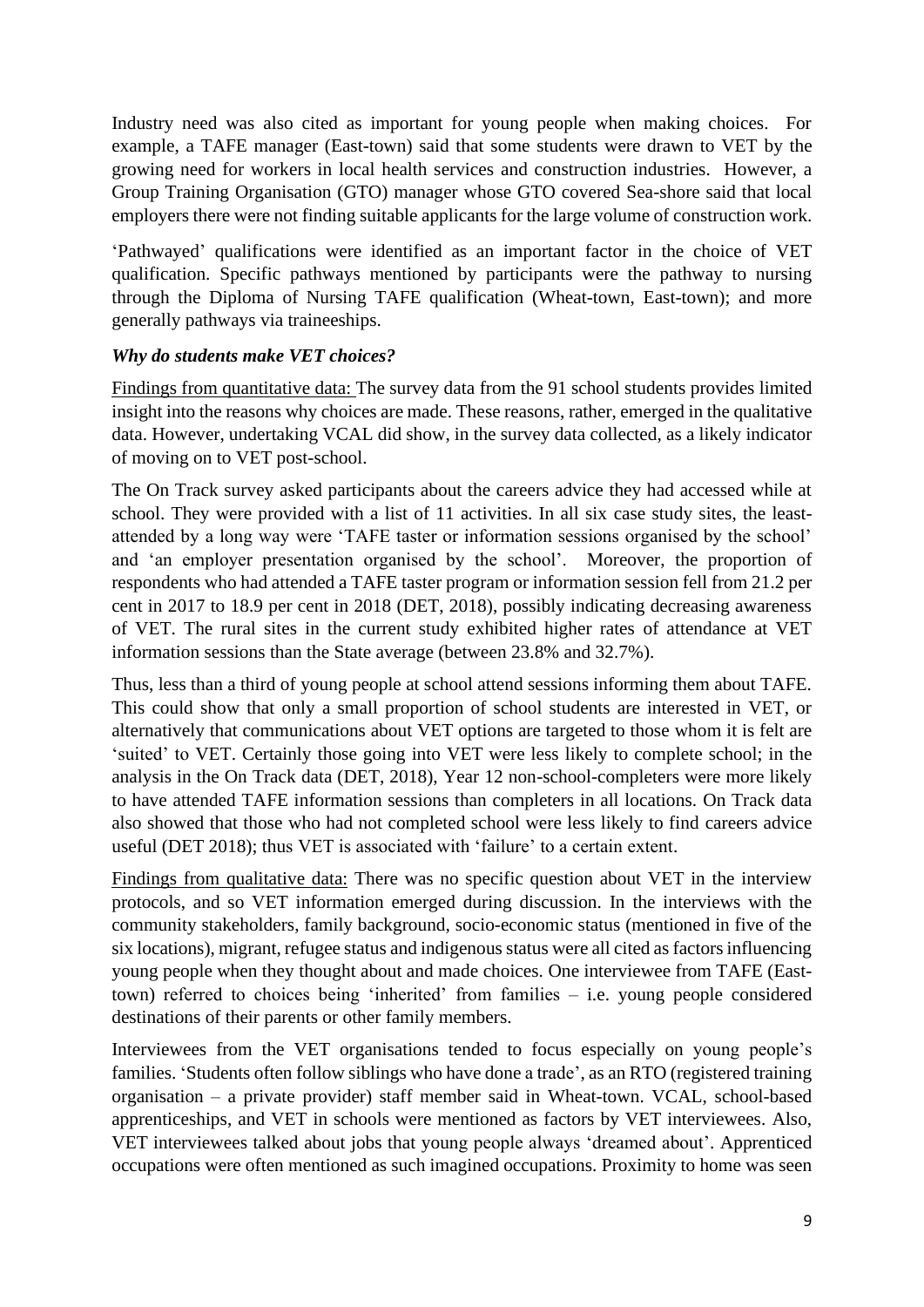as an advantage for VET in the rural areas. Local needs such as the building trade, allied health and agriculture were all cited as occupations accessed through VET. VET pathways were described as a way for students to access programs in Higher Education such as nursing and allied health. Sporting club networks were cited in two rural sites as a way to find a job; apprenticeships were the jobs cited in these examples.

For some young people who were brought up on a farm the transition to farming was clear (RTO, Wheat-town) and for those students who knew business owners or had worked parttime in retail during school, jobs were available for them. However, these choices did not necessarily involve VET qualifications. One example where VET was involved, was provided. Wheat-town council asked for funding directly from the relevant Minister for 20 rural traineeships on 100% wage subsidy during the drought. 'When the rains came there were readytrained staff to fill jobs.' (RTO, Wheat-town).

Some VET providers reported outreach activities that they undertook to make VET more prominent as a choice. The TAFE nearest to Sea-shore, for example, linked with a number of nearby schools and offered 'try a trade' type activities on campus for school students. In addition, this campus had recently commenced delivery of higher education qualifications particularly in areas such as nursing and early childhood which had a direct link to the VET programs. The RTO in Market-town, which specialised in nursing and aged care qualifications, offered free taster sessions, and had particularly close links with one school in the town.

## *Why do young people not choose VET?*

Information about this topic was easier to find in the data than information about why young people did choose VET. The points generally revolved around the choice between VET or higher education. Socioeconomic status was said to play a part in choosing VET or university, affected not only individuals but the attitudes of schools. According to a TAFE manager (Easttown) 'Affluent schools tend to promote their students to go to higher education, and nonaffluent schools tend to head to vocational pathways.'

The perception of VET being 'lower status' was also mentioned as a factor that dissuaded young people from a VET choice. An RTO Manager in Wheat-town said that 'Many people feel they are getting a second-rate option when they do an apprenticeship'. Others said that VET was not a preferred option because young people want to "follow their dreams. [These are] shaped around university aspiration" (Manager, TAFE serving Sea-shore area). He said 'Although young people might identify with an occupation best served though VET, they are encouraged to aspire to university, and if they don't go to university it's almost a failure".

VET providers talked about lack of knowledge about VET and other educational options. One TAFE manager (West-town) wanted more education of young people and their families about what was available and what choices there were. An ASN worker in West-town said that 'the information given to kids is hit and miss. Young people's choices were formed in school, so 'it depends on the school to provide appropriate information'. There was incomplete or inadequate coverage by relevant apprenticeship services, especially in the rural areas. ASN services in particular were what one interviewee referred to as 'drive-in, drive out', with no base in the towns, and for the project the ASNs servicing two of the sites would not agree to interviews.

There were other reasons why young people might not choose VET. Distance from a training provider was cited by some when discussing young people's choices to access VET, just as it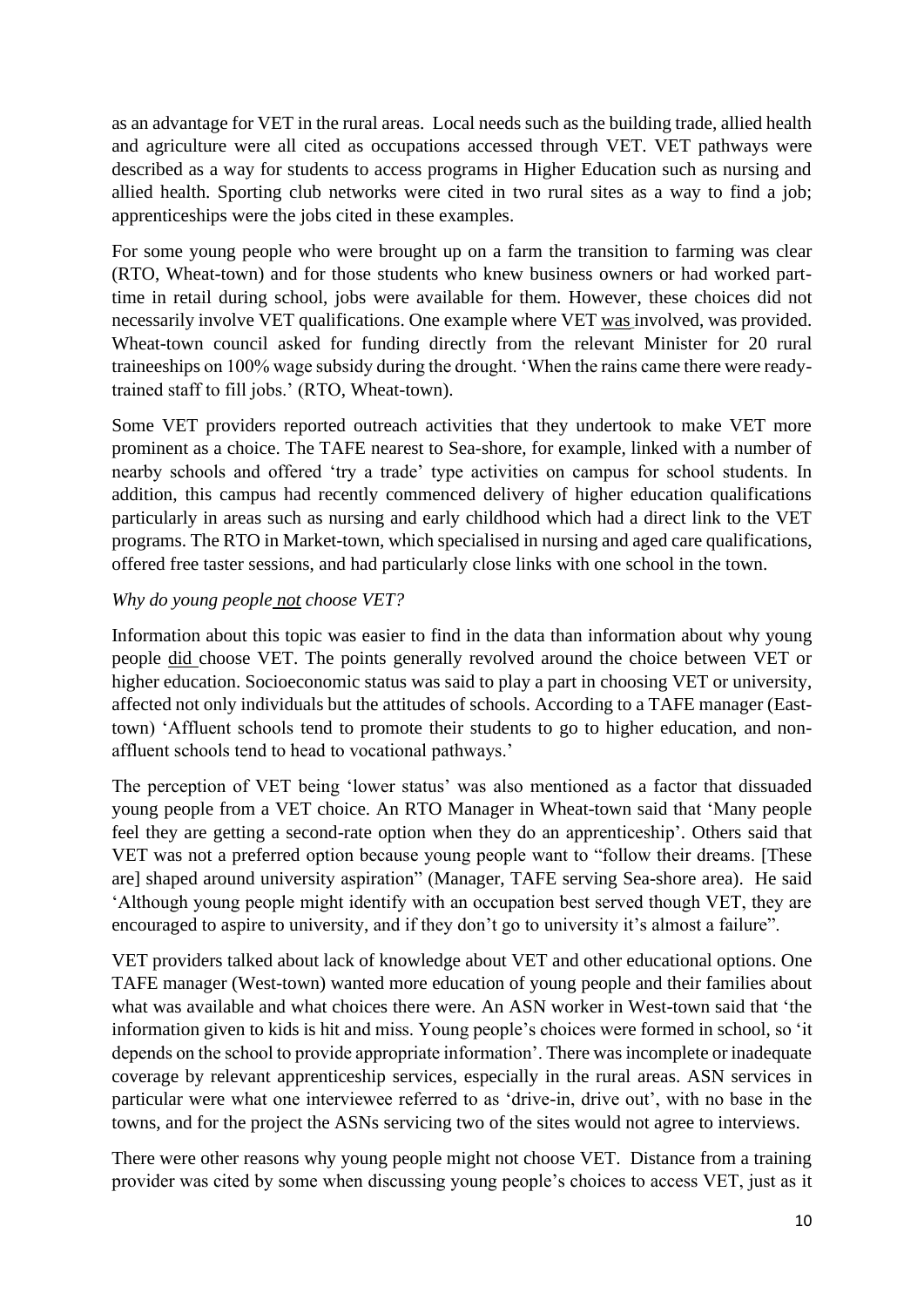was for higher education. Public transport was often poor; and some VET choices were simply not available in the local town. For example, Sea-shore did not have any TAFE or RTO campus; Market-town TAFE campus only offered a limited range of programs and there was only one, specialist, RTO in the town. An RTO serving Sea-shore said that some students found large TAFE campuses intimidating, especially if they needed to travel to them. This interviewee also said that some parents had poor experiences of TAFE, which they conveyed to their children. However, another Sea-shore interviewee, seemingly shifting the blame onto the young people themselves, said that young people simply 'aren't interested in getting up early' to take transport to the nearest TAFE college (Sea-shore). One TAFE mentioned the removal of funding for retail traineeships as closing a VET career option for young people, especially girls.

#### **Analysis and conclusion**

In general, the interviews and survey options showed that VET was not a preferred post-school option for most young people; its status is low, as has been noted previously (e.g. Billett et al, 2019; Deissinger & Gonon, 2015). VET was generally seen as attractive in two instances: when it led to a pathway to higher education (e.g. in nursing), and when it involved an apprenticeship. The latter, due to the nature of the occupations serviced by apprenticeship and also due to the sometimes restricted qualifications available locally, was mainly an option more available to boys than girls. However, the 'second-year out' surveys show that VET may be an unplanned post-school outcome, and more research is needed in this area.

In rural areas the lower status of VET was compounded by practical matters- i.e. lack of provision, or narrow provision, of VET (e.g. Market-town). One ASN interviewee said that living in rural areas added pressure to post-school decisions – 'There is more to weigh up in rural areas than in the city. The choices are constrained by consideration of needing to live away from home, transport difficulties etc – so it can make … a bit more pressure too in regard to deciding in which career path they want to go.' While the literature discusses these issues in relation to higher education access (e.g. McKenzie, 2014), it has not, before this project, emerged as a feature relating to VET choices. The VET funding cuts in Victoria have clearly had effects, as predicted by Guthrie and Smith (2015), but even putting these aside, access to either any or broad VET provision is a key factor.

Other new findings from the project follow. The jobs actually undertaken by young people while they were at school were disparaged by most interviewees; some investigation is needed as to how closely this is related to the unavailability of qualifications in those occupational areas or whether it is a more fundamental issue. The way in which VET choices within school leads to VET choices after school appears at first glance constructive, but could limit options for those young people and also prevent other young people from considering VET, both in terms of gender and in terms of perceived status. There could be major implications of the current State review of VCAL. Pathways to higher education qualifications from VET tends to relegate VET to something done on the way to somewhere else; and moreover is an option only in certain curriculum areas. For example, there is no direct pathway from plumbing to a degree. Hence there are a number of areas where the data can be used for government policy and for practice. The findings of the projects were fed back to the participants and other practitioners in four of the six sites during 2019; feedback the other sites have yet to be arranged and are now delayed due to the COVID-19 crisis. The findings, including points from the feedback visits, were presented in early 2020 to a substantial audience of staff at the Department of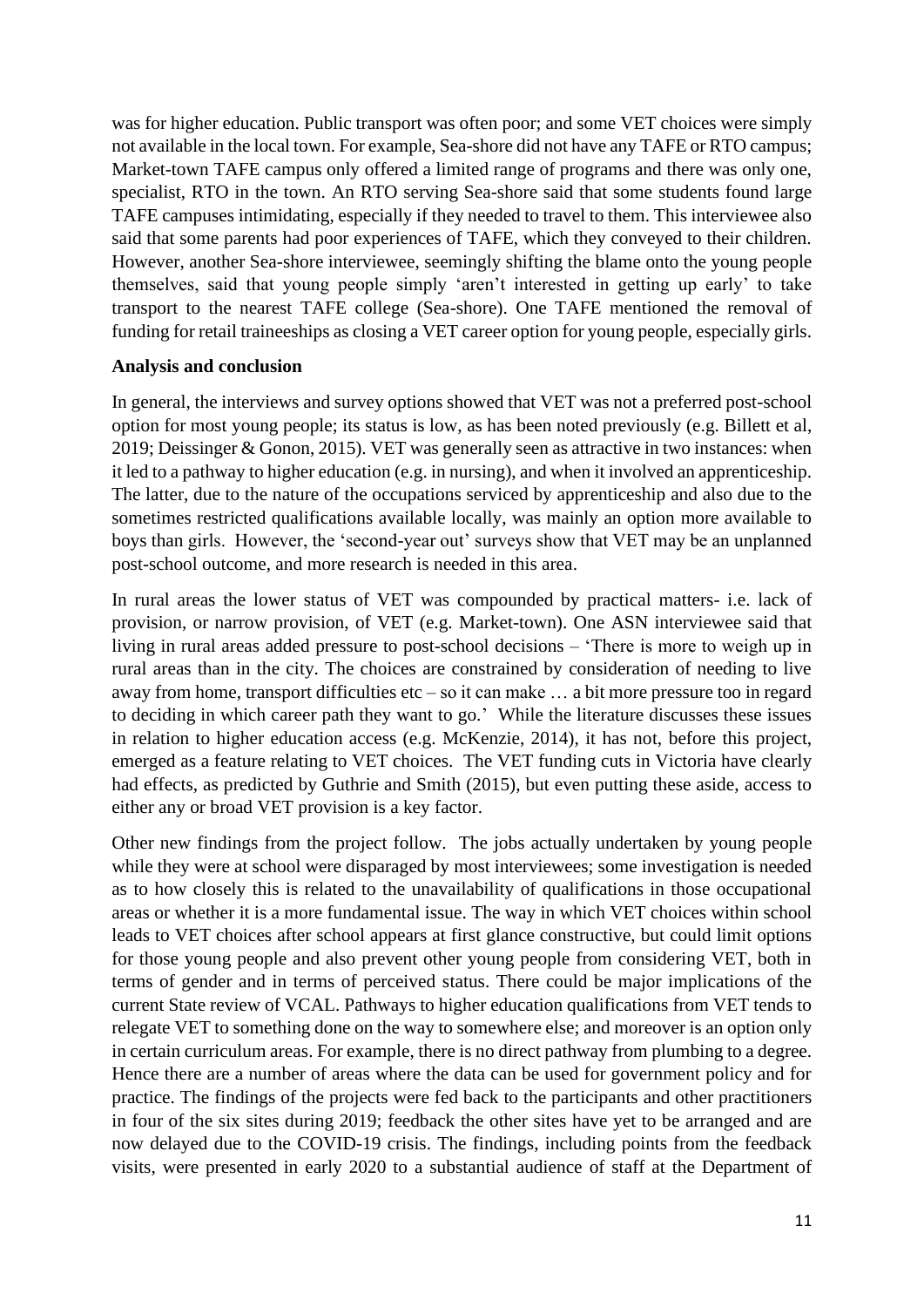Education and Training, Victoria; and have already fed into several government inquiries and consultations at both State and Commonwealth level, including a Victorian review of postsecondary education and the establishment of the Commonwealth Government's National Careers Institute.

#### **References**

Athanasou, J. (2001) Young people in transition: Factors influencing the educational-vocational pathways of Australian school-leavers, *Education + Training.* 43 (3) 132-138

Australian Bureau of Statistics (ABS) (2017). 2016 Census QuickStats data. Canberra: ABS. [https://quickstats.censusdata.abs.gov.au/census\\_services/getproduct/census/2016/quickstat](https://quickstats.censusdata.abs.gov.au/census_services/getproduct/census/2016/quickstat)

Billett, S., Choy, S. & Hodge, S. (2019). *Enhancing the status of vocational education and the occupations it serves.* Brisbane: Griffith University.

Blake, D. & Gallagher, D. (2009) Examining the development of the Victorian Certificate of Applied Learning and its implications for schools and teacher education in Australia*, Journal for Applied Learning in Higher Education*, vol. 1, Fall, pp. 49-71.

Brotherhood of St. Laurence (BSL). (2018). *An Unfair Australia: Mapping Youth Unemployment Hotspots.* Melbourne, BSL*.* 

Choy, L., D., Sutherland, C., Brendan, G., Dodson, J. & Sipe, N. (2008). Change and continuity in Peri-urban Australia - Peri-urban futures & sustainable development. *Urban Research Program*. Brisbane: Griffith University.

[Deissinger,](http://easychair.org/smart-program/JVET2015/person57.html) T., and [Gonon.](http://easychair.org/smart-program/JVET2015/person68.html) P. 2015. "Tertiarisation as a major challenge for the VET system – what happens with apprenticeships in Germany and Switzerland in the face of an "academic drift?" *Researching Vocational Education & Training: Journal of VET 11th Interntl. Conf. Oxford, July 3-5.* 

Department of Education and Training (2018). *On Track 2018 survey results*. Melbourne: Victorian Government.<https://www.education.vic.gov.au/about/research/pages/ontrack.aspx?&Redirect=1>

Geldens, P. (2007) Out-migration: Young Victorians and the family farm*. People and Place,* 15 (1), 80-88.

Guthrie, H. & Smith, E. (2015). The effects of a radical change in funding rules for VET in Victoria, Australia. In L. Fraser & R. Mas Giralt (eds.) *42nd annual conf. of SCUTREA, the Standing Conference on University Teaching & Research in the Education of Adults*, University of Leeds, 7-9 July, pp 214-221

Harvey, A., Burnheim, C., Joschko, L. & Luckman, M. (2012). From aspiration to destination, Understanding the decisions of university applicants in regional Victoria*. Joint AARE APERA International Conference*, Sydney, NSW.

Iaquinta, D. & Drescher, A., W. (2000). Defining Peri-urban: Rural-urban linkages and institutional connections. *Land Reform, Land Settlement and Cooperatives*, 2000 (2), 8-26.

Lamb, S., Maire, Q., Walstab, A., Newman, D. E. & Davies, M. (2018). *Improving participation and success in VET for disadvantaged learners.* Adelaide, NCVER.

McKenzie, F. (2014). *Regional youth migration and the influence of tertiary institutions.* Melbourne: Victorian Government, Department of Planning and Community Development.

Napthine, D., Graham, C., Lee, P., & Wills, M. (2019). *National regional, rural and remote, Tertiary education strategy: Final report*. Canberra: Department of Education.

Norton, A. & Cherastidtham, I. (2019). *Risks and rewards: When is vocational education a good alternative to higher education?* Melbourne: Grattan Institute.

Osborne, K. & Circelli, M. (2018). *From School to VET: Choices, experiences and outcomes*. Adelaide, NCVER.